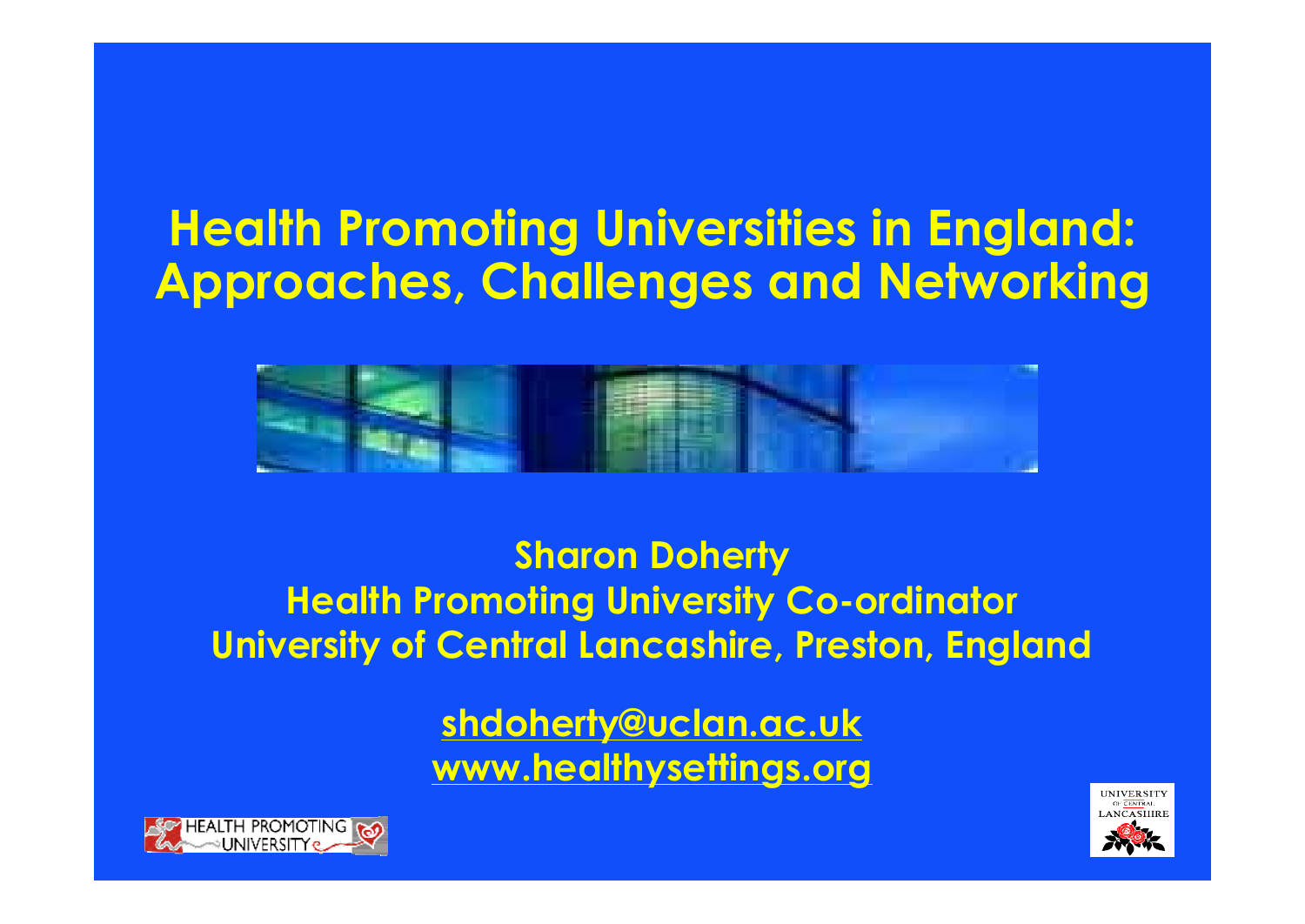### **Healthy Settings Development Unit**

**To improve the health of the people of North West England & beyond by supporting the development of the settings-based approach to health promotion.**

colleges universities **prisans**prisanspr icalgovernment bral pove i turammunituran pitalshospitalshospitals placesworkplaces » rategy**strategy**str improvement braanisationorganisa velopment**develap** ustainabilitysusta ationintecrationinte n**halism**hallsmhelismheli enti**rvestment**ime mo**partnership**part aendaagenda publicheal:



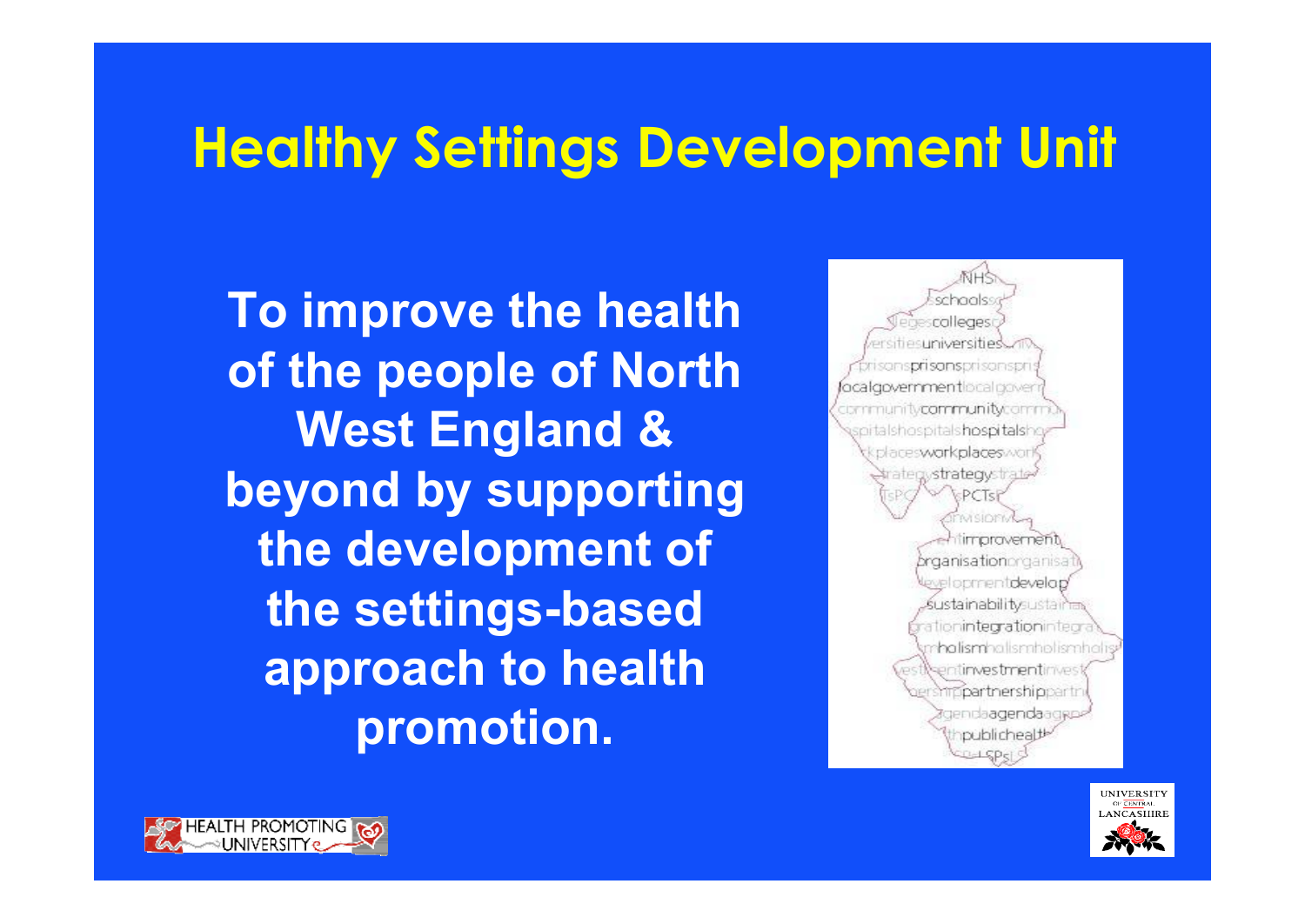# **Some UK facts & figures**

<sup>n</sup> **117 universities in UK 74 England, 13 Scotland, 2 Wales, 2 Northern Ireland** <sup>n</sup> **1.8 million students** <sup>n</sup> **Since 1995, 40% increase in student numbers** <sup>n</sup> **274,000 overseas students** *Sources: HEFCE*



*UniversitiesUK*

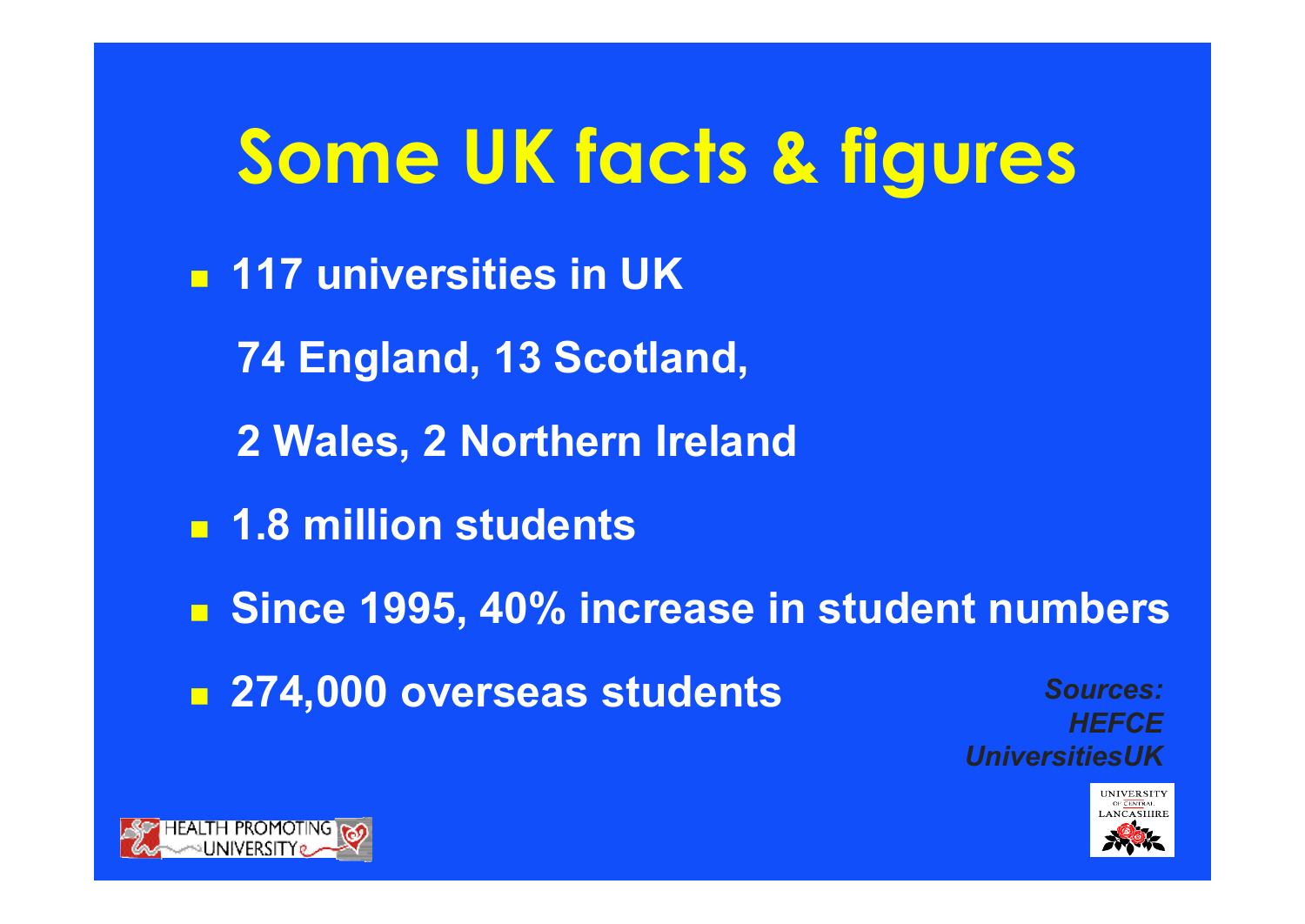# **Background to HPU in UK**



n **'94/'96 Lancaster University 1st HPU** n **'95 Uclan pilot** n **Oxford Brookes n** Middlesex **n Newcastle Upon Tyne** n **Bolton** n **Durham**



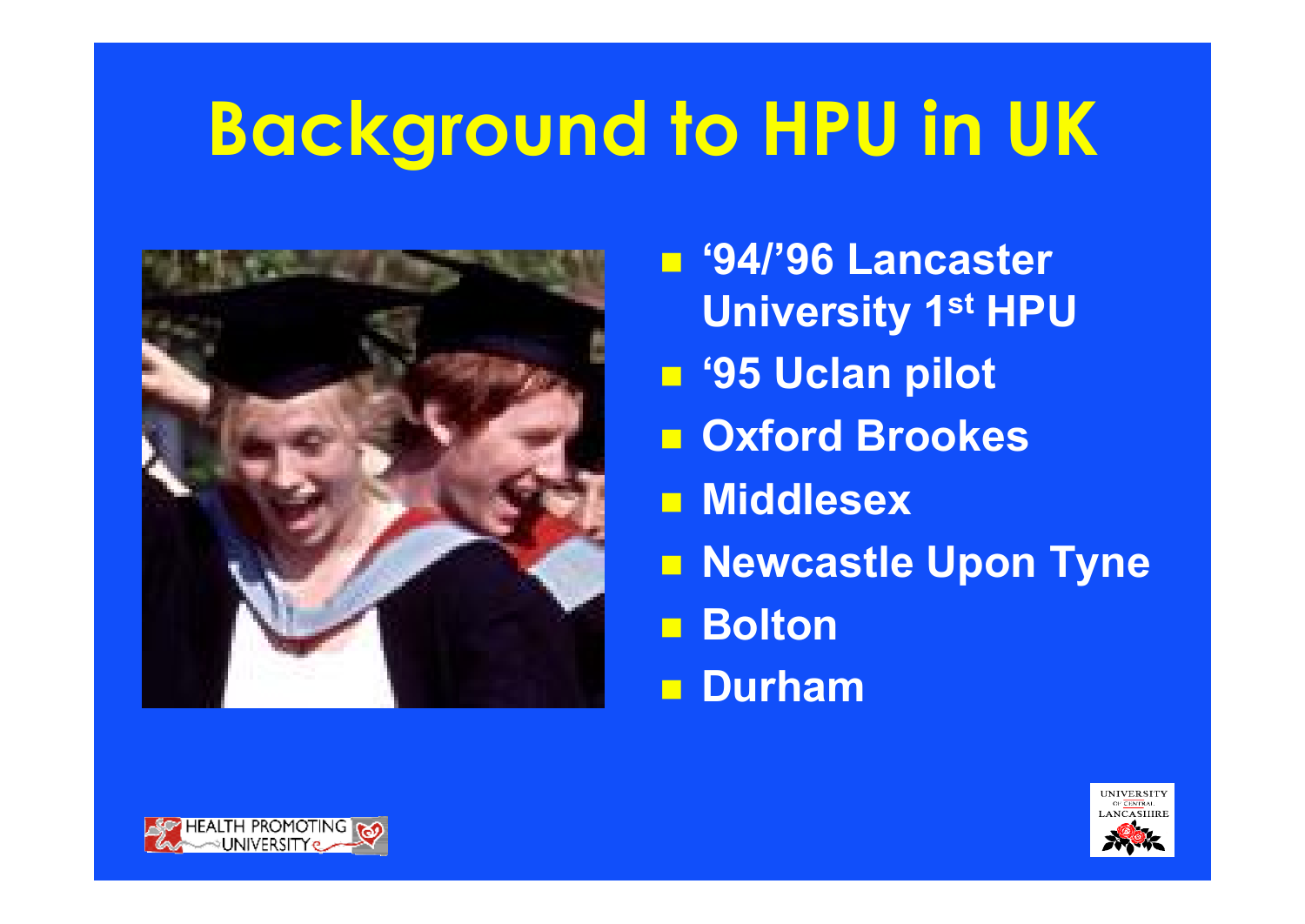# **Approaches**

- n **Consultation & involvement**
- n **Policy & strategic development**
- **n** Training
- **n Campaigns**
- **n Projects**
- **n** Service development
- $\blacksquare$  **Involving students** 
	- $\triangleright$  Peer education
	- **> Volunteering**
	- $\triangleright$  Student placements



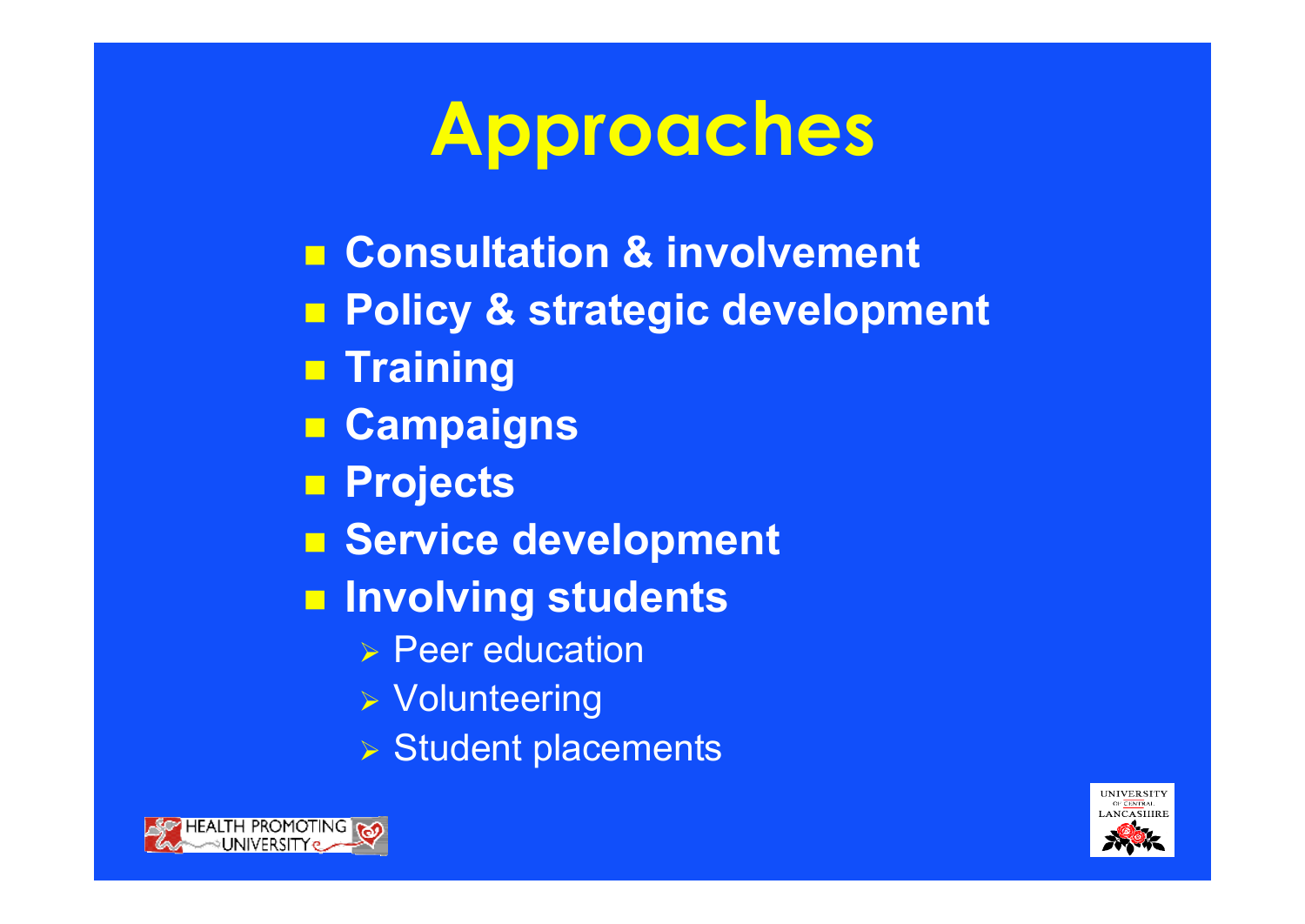



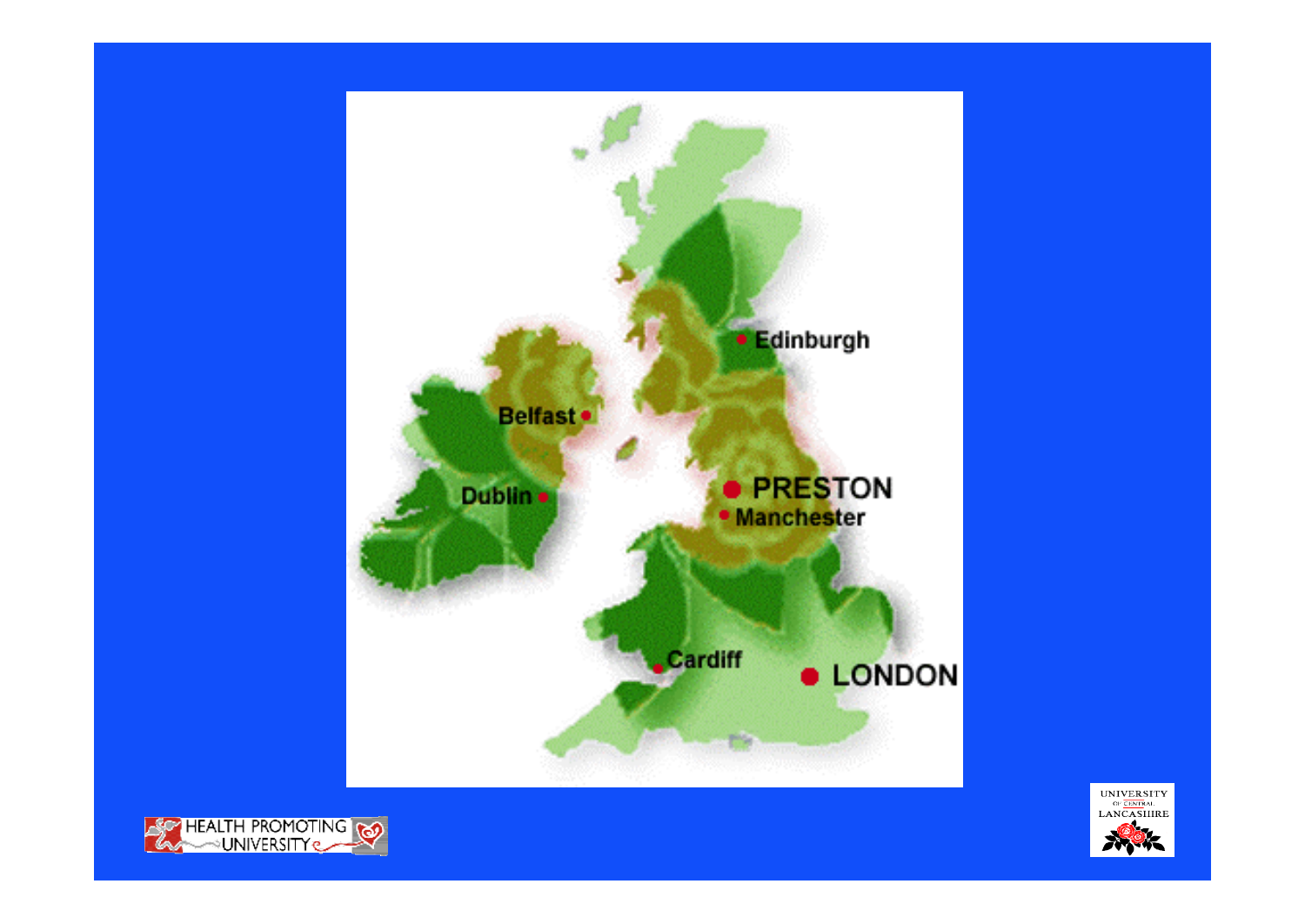



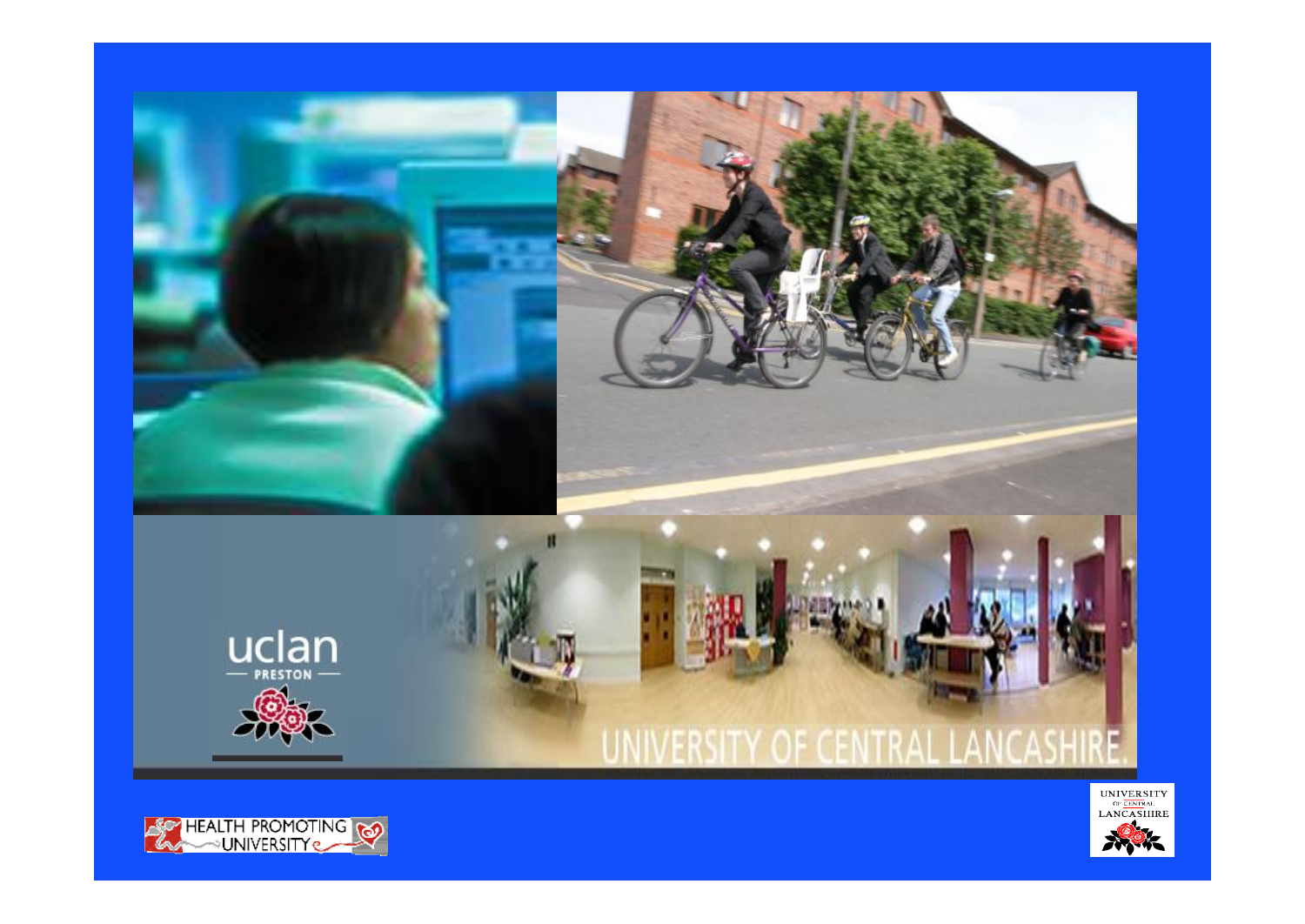### **Health Promoting University**

#### **AIMS**

- **to** integrate within the University's **culture, processes and structures a commitment to health and to developing its health promoting potential**
- $\blacksquare$  **to promote the health and well-being of staff, students and the wider community**



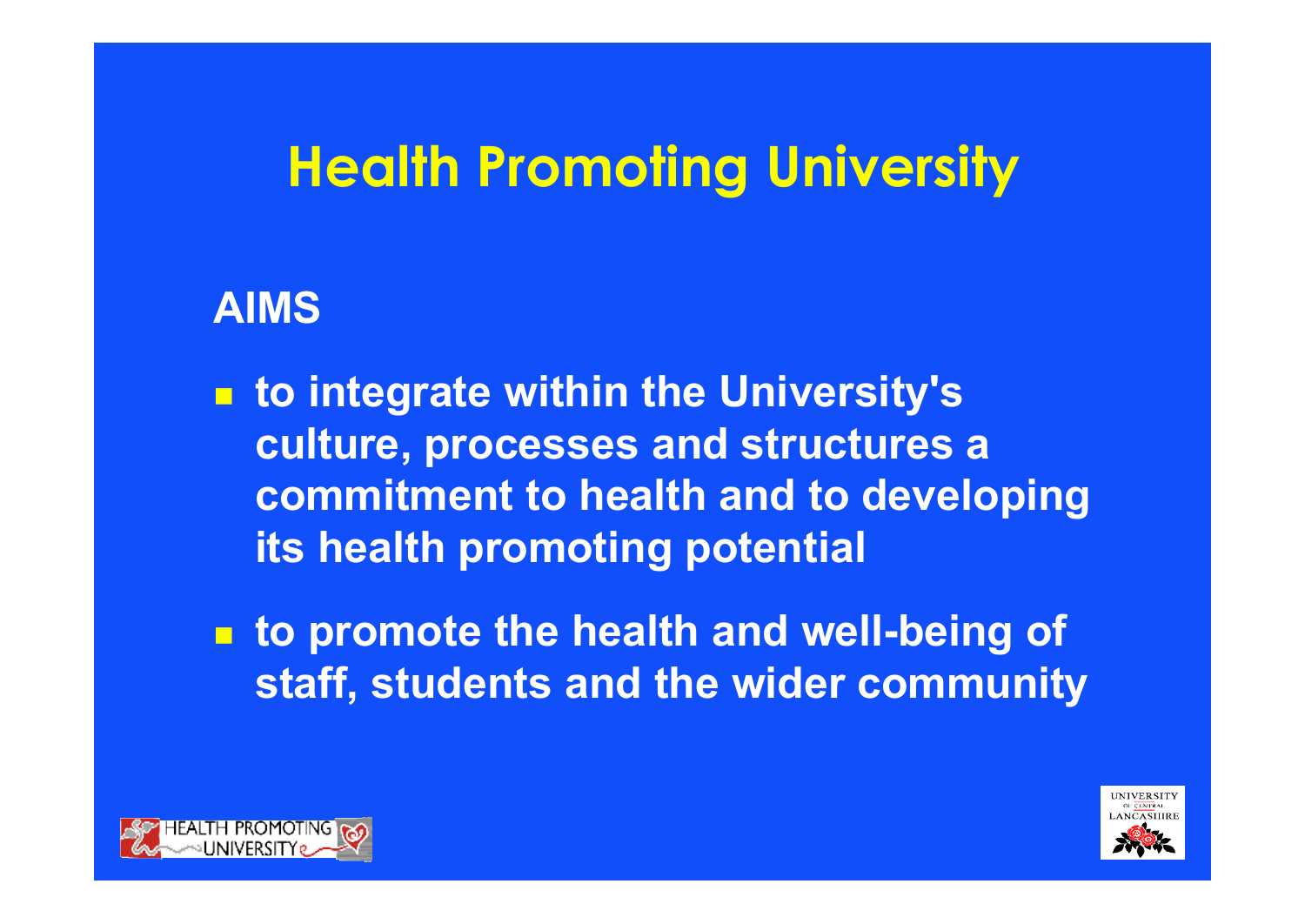### **Health Promoting University: Agenda for Action**

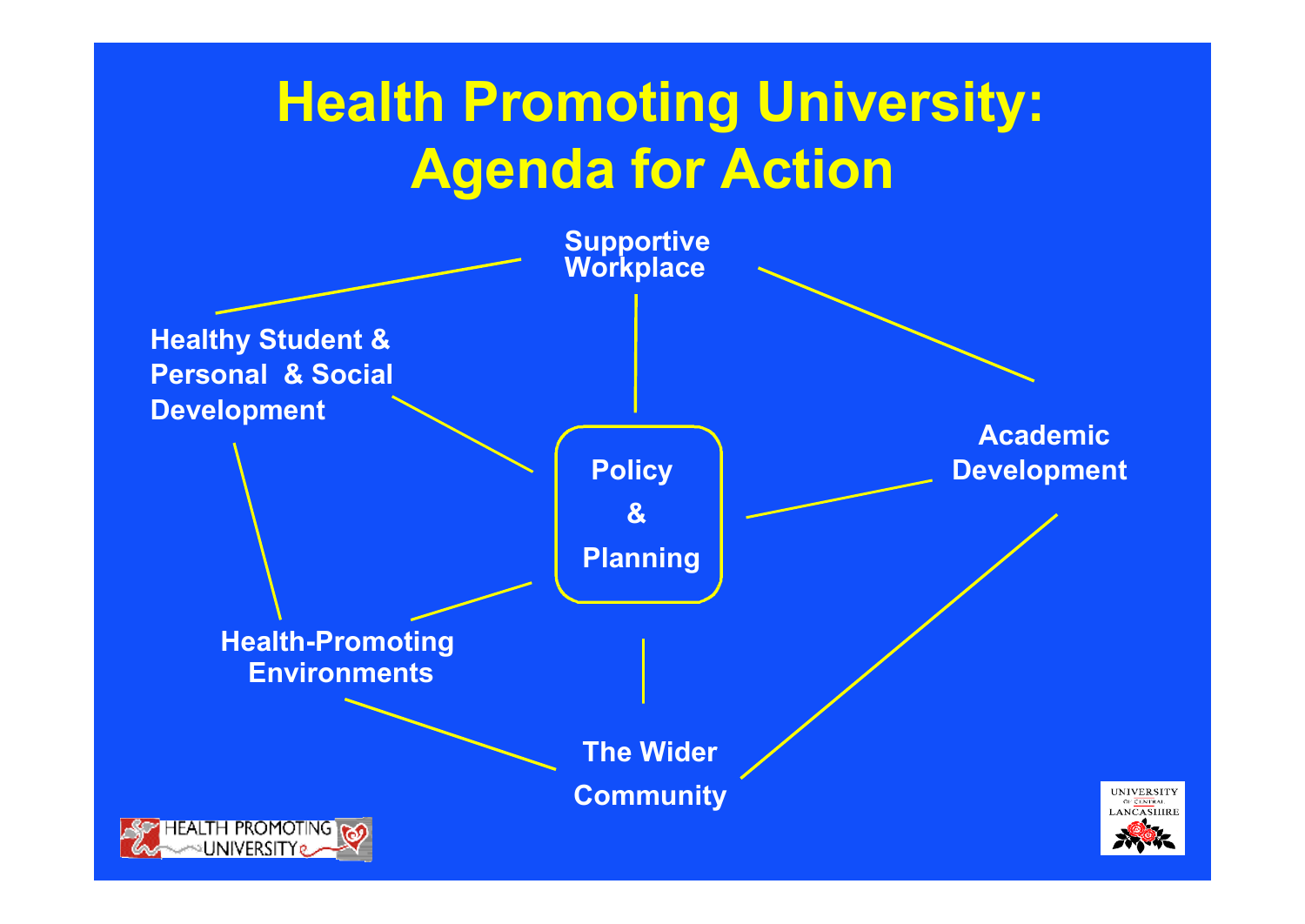#### **Health Promoting University Structure**

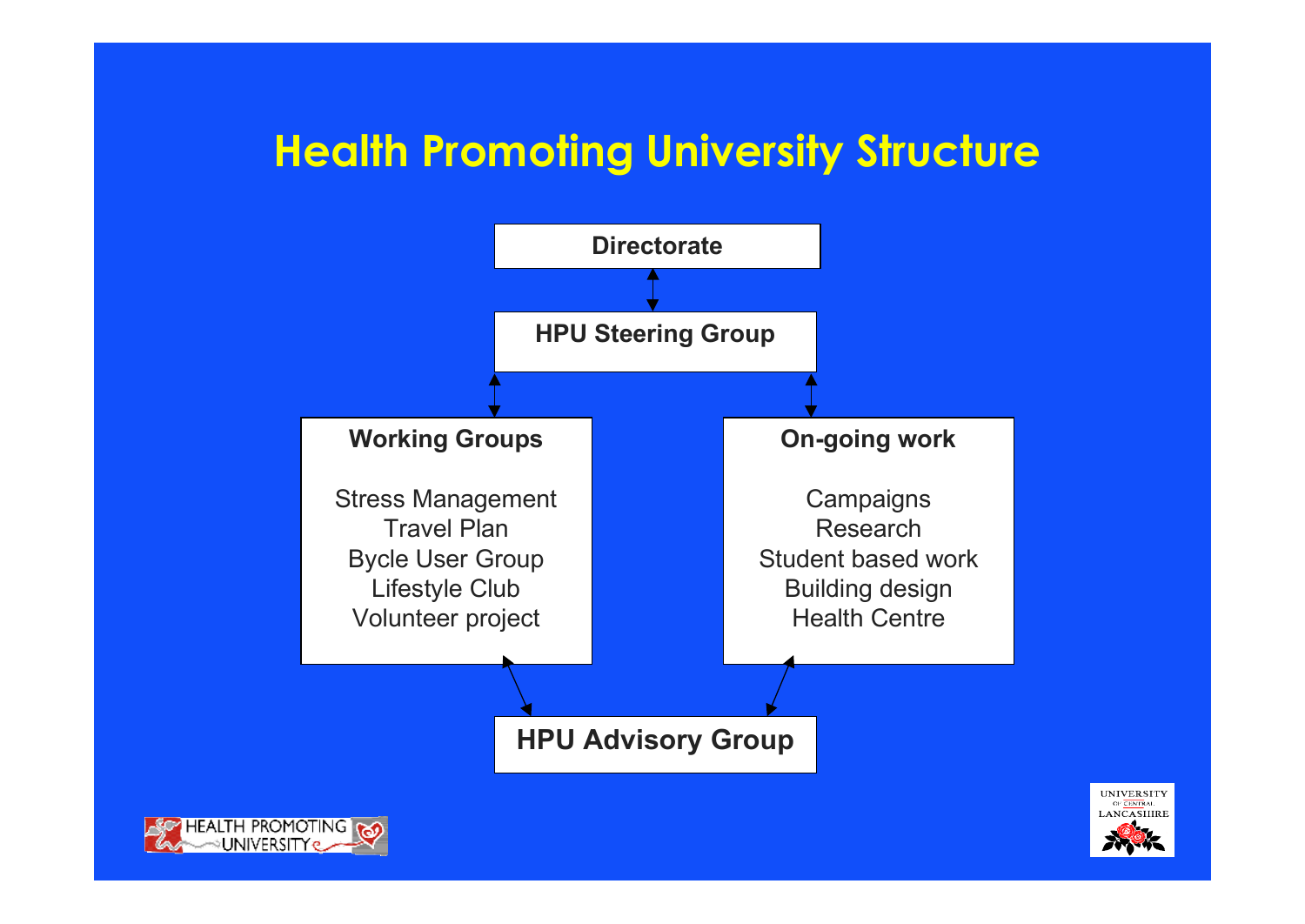# **Transport**





**Travel Plan BUG** 



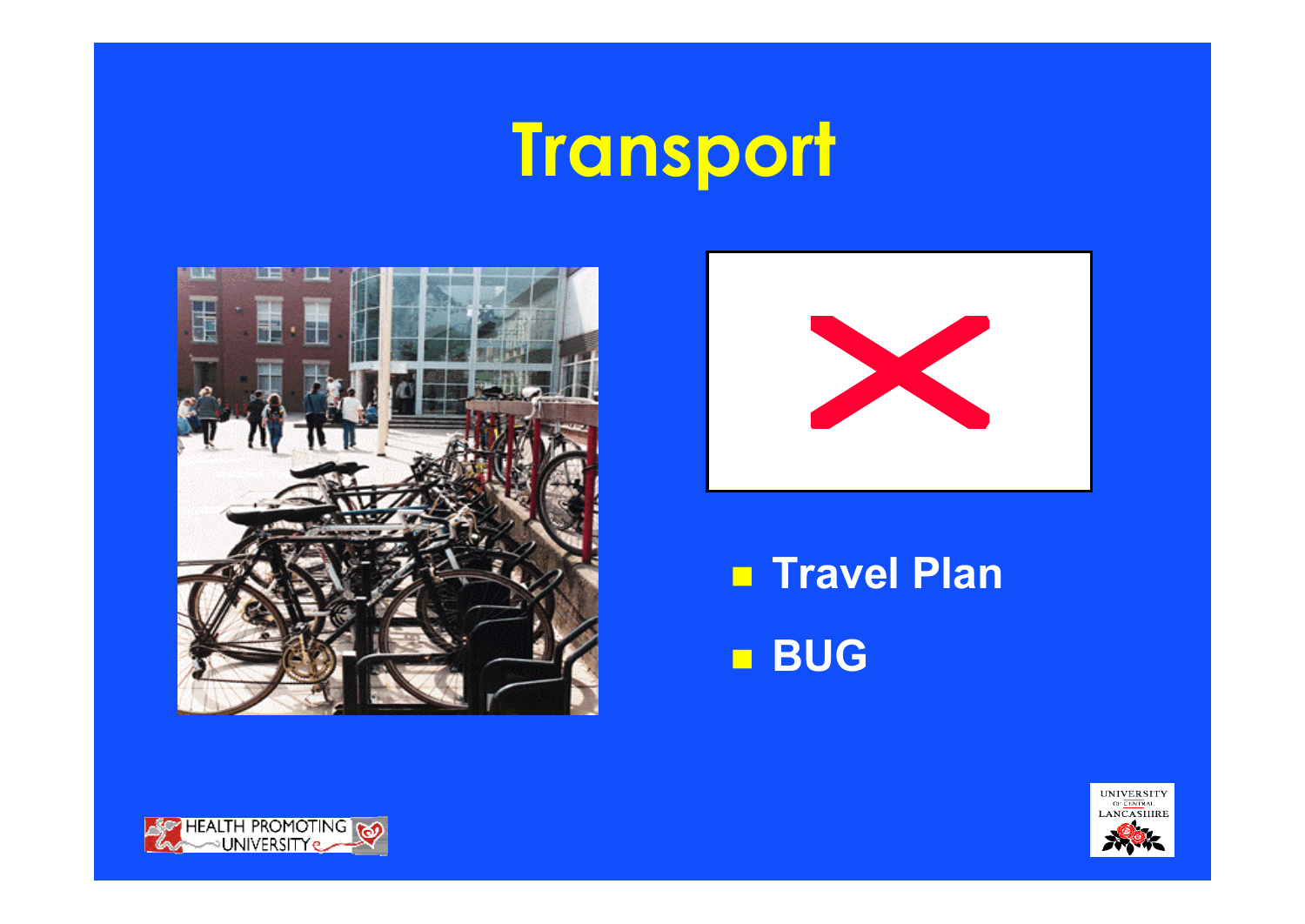## **Mental Health**

n **Stress Management Policy/Action Plan**

**n** Student **research…campaign**

n **Staff Training**





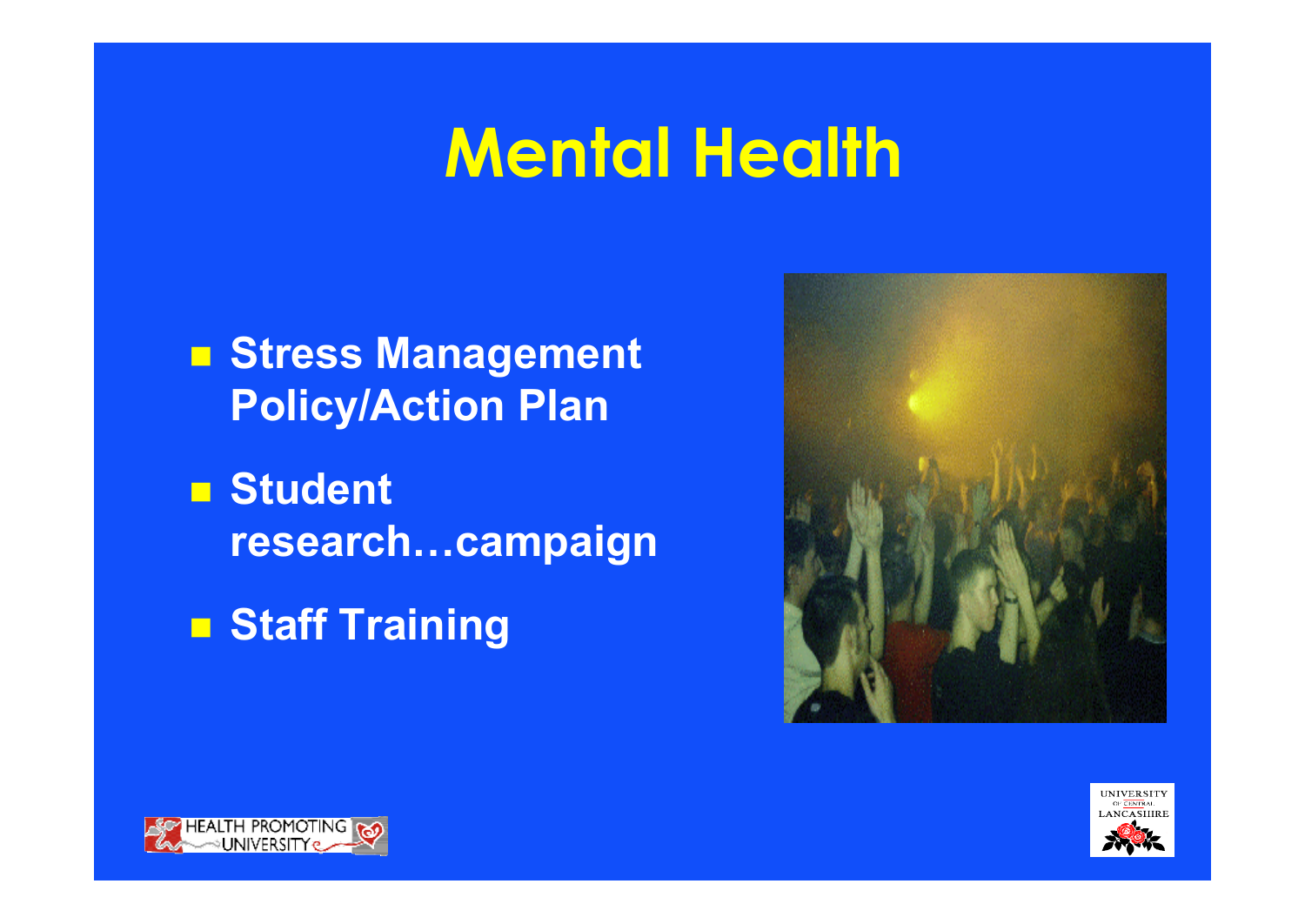## **Student involvement**

n **touch volunteers** n **Student Union** n **curriculum**







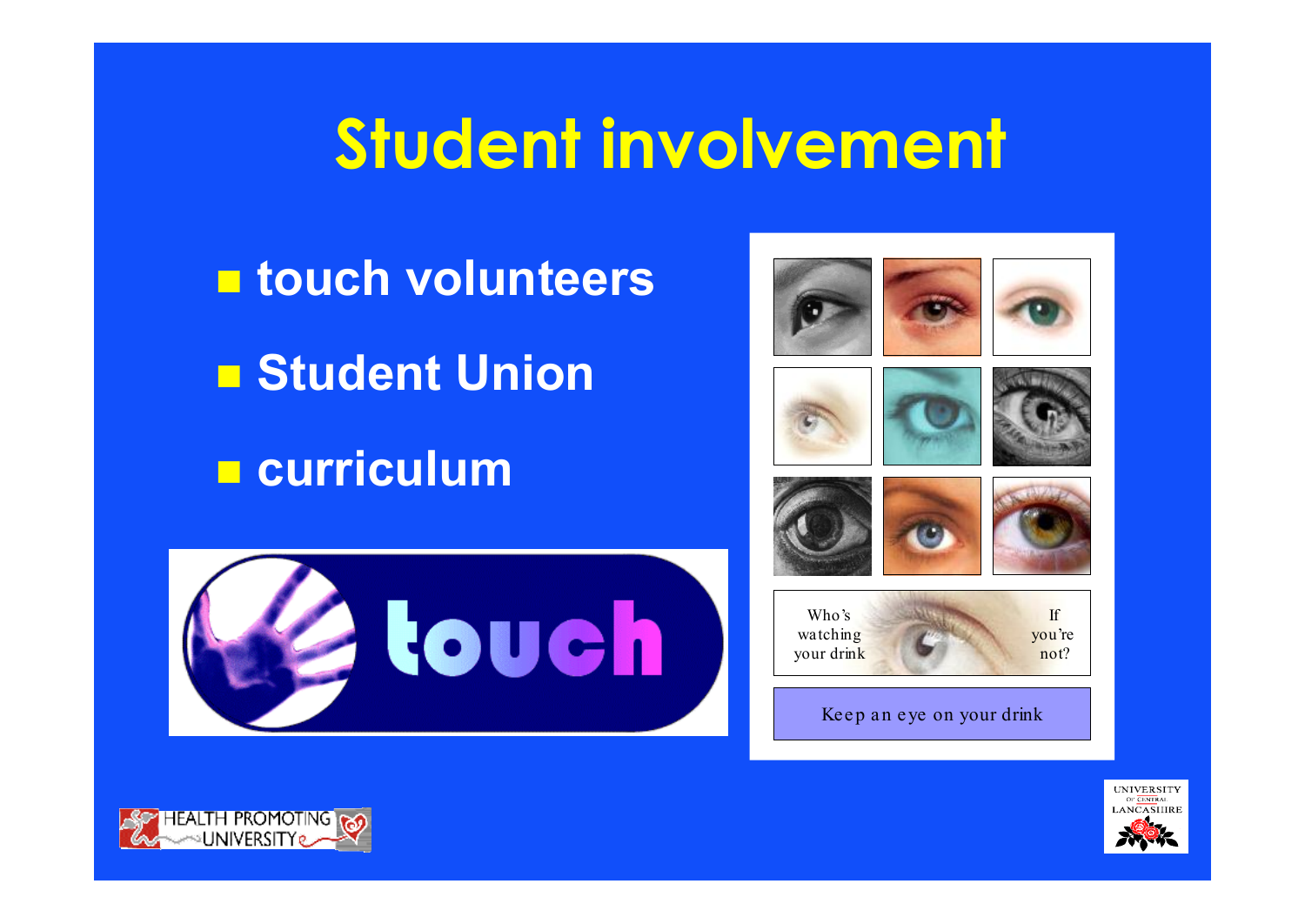## **Challenges…**

■ **Strategic context** ÿ **Focus on health inequalities** ÿ **Universities low on agenda**  $\blacksquare$  **View of universities n** No national **standards/structures**  $\blacksquare$  **Building the evidence** 





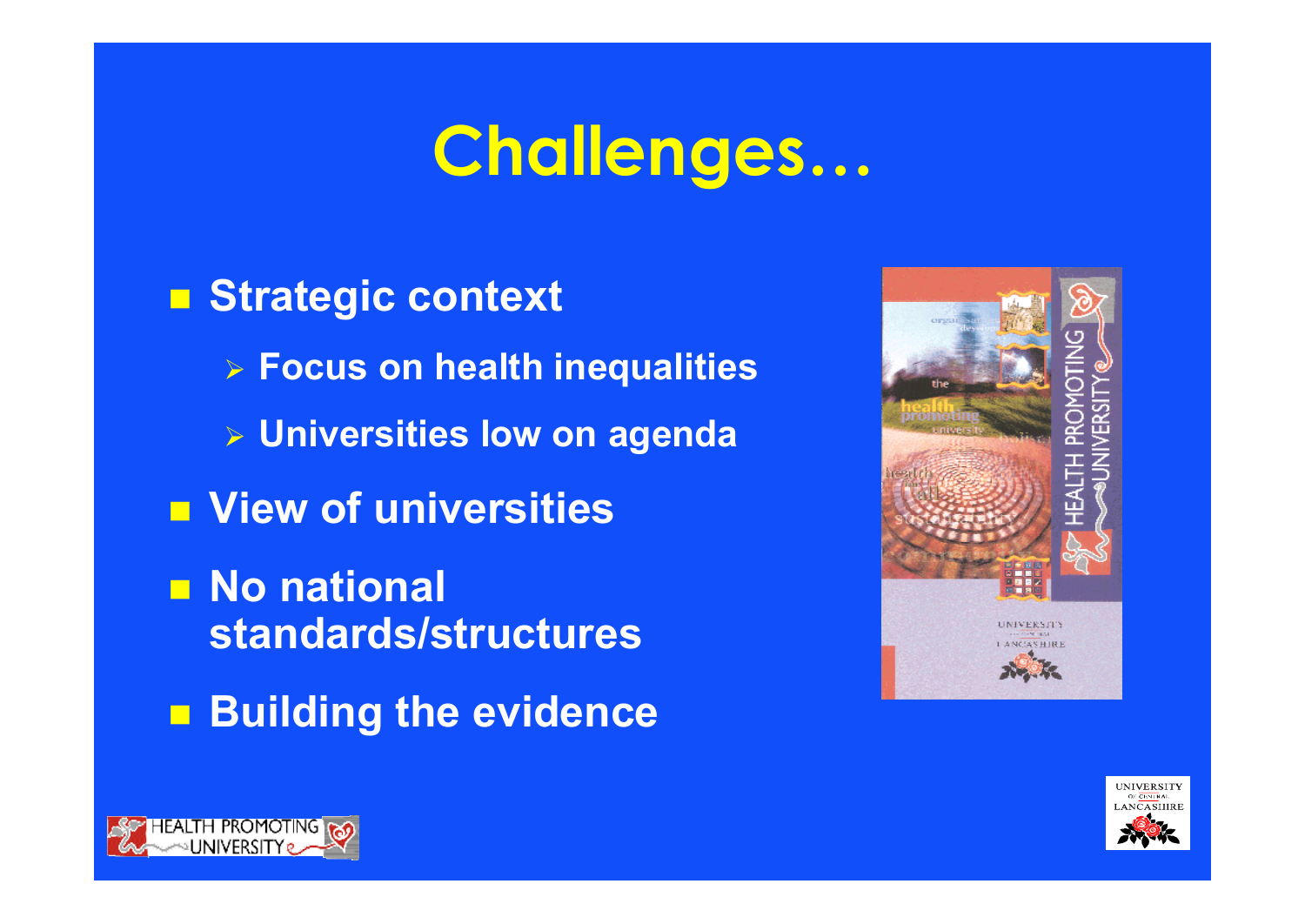### **University literature review 03-04**

#### $104$  **articles identified**

n **95 student related / 9 staff related**

| <b>Alcohol/drugs - 13</b>    | Cancer $-3$            | Health behaviour $-3$   |
|------------------------------|------------------------|-------------------------|
| <b>Sexual health - 13</b>    | Arthritis $-1$         | <b>Partnerships - 3</b> |
| <b>Smoking - 11</b>          | Air quality $-1$       | <b>Health needs - 2</b> |
| Mental health - 10           | Settings/HPU - 15      | <b>Services - 1</b>     |
| <b>Physical activity - 9</b> | Health programmes - 15 |                         |
| <b>Healthy eating - 8</b>    | <b>Policies - 4</b>    |                         |



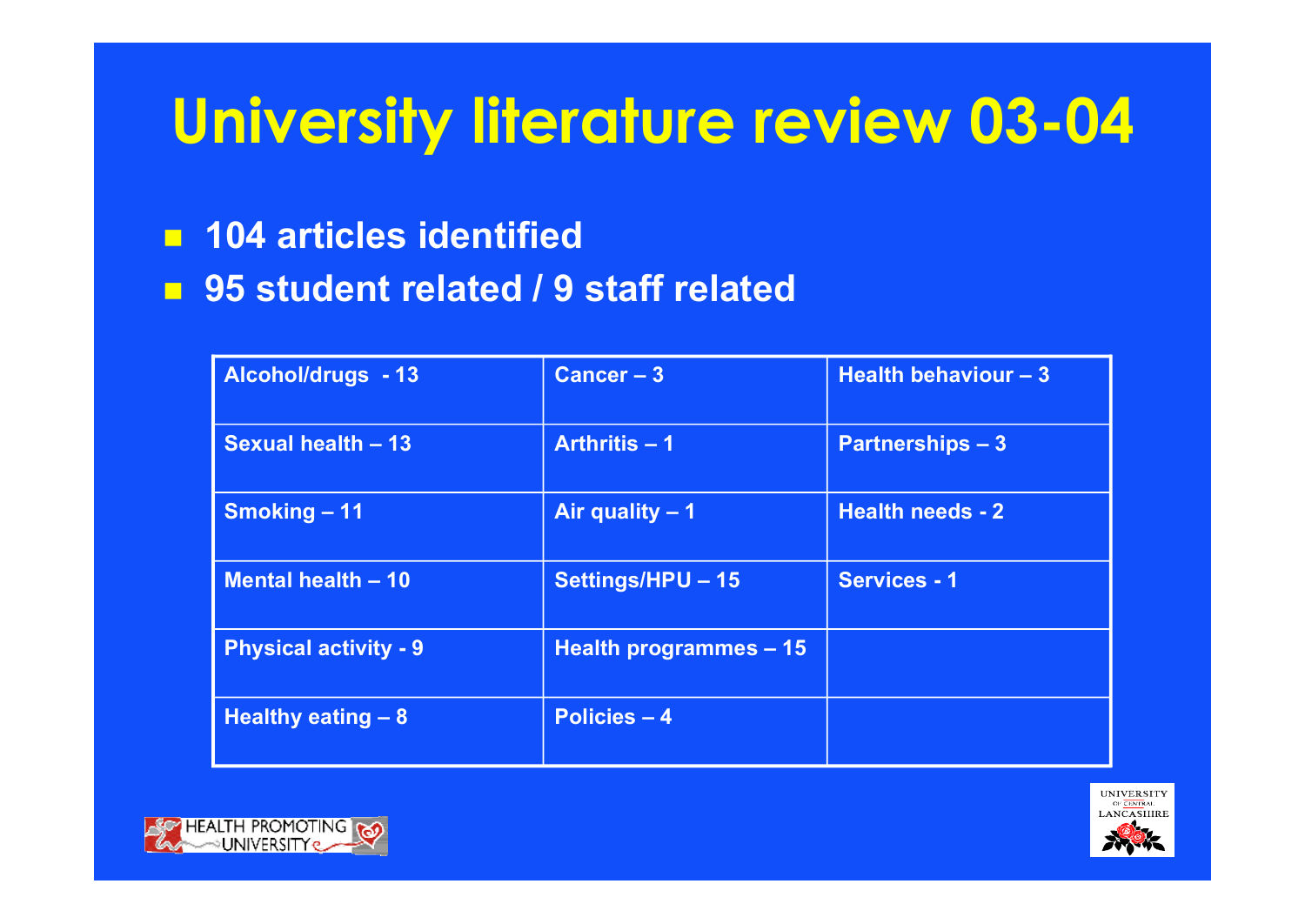## **Networking**

 $\blacksquare$  **No formal university network** n **Lack of co-ordination** n **HSDU not funded to work with education settings** n **Colleges networking increasing**  $\blacksquare$  **Increased links with EU partners**